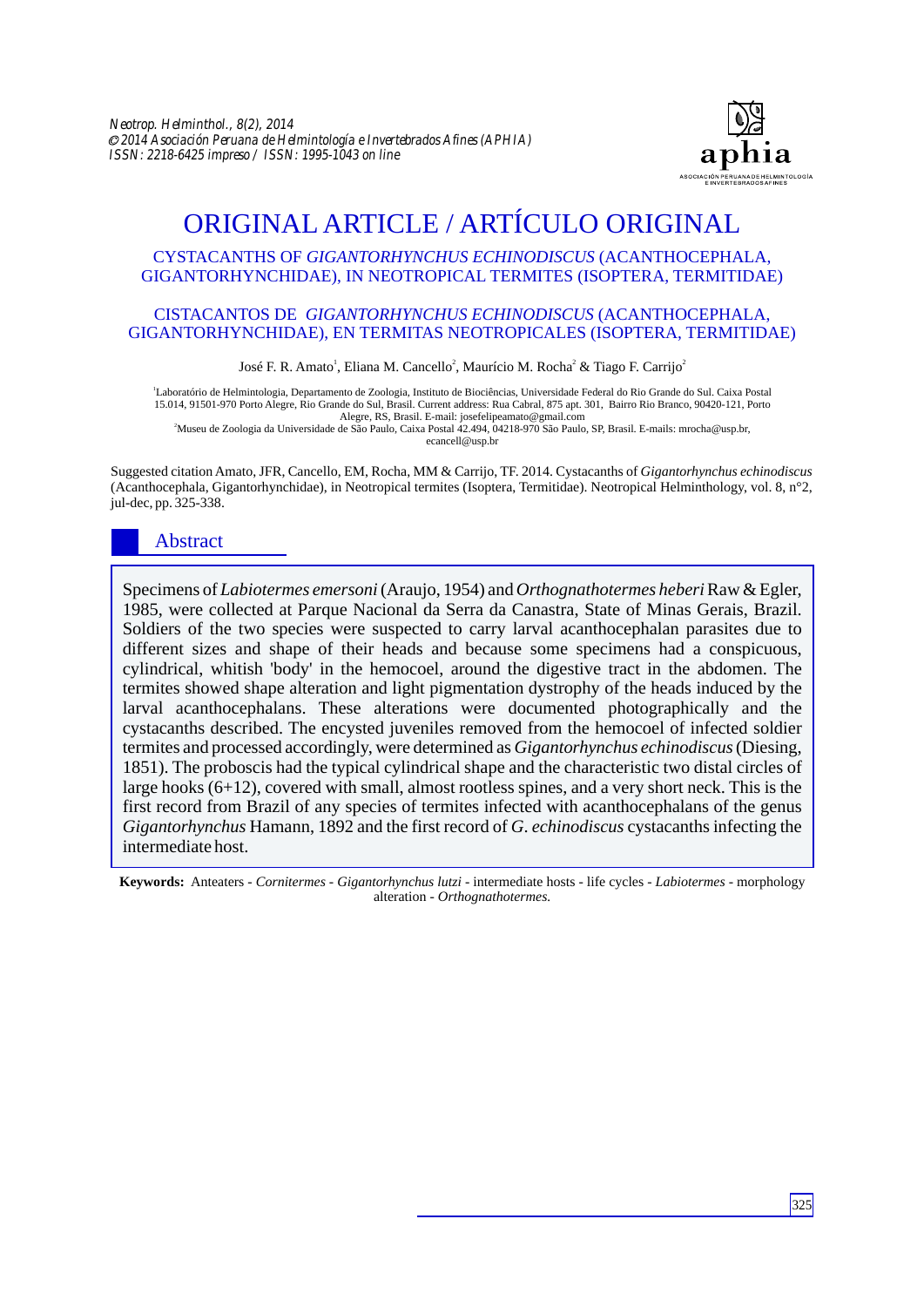### Resumen

Los especímenes de *Labiotermes emersoni* (Araujo, 1954) y *Orthognathotermes heberi* Raw & Egler, 1985, se colectaron en el Parque Nacional de Serra da Canastra, Estado de Minas Gerais, Brasil. Se sospechaba que soldados de las dos especies eran portadores de larvas de acantocéfalos parásitos debido a diferentes tamaños y formas de la cabeza, además de un "cuerpo" blanquecino, cilíndrico visible en el hemocele de algunos ejemplares, alrededor del tubo digestivo en el abdomen. Los termitas mostraron alteración de forma y leve distrofia de pigmentación en sus cabezas inducidas por los acantocéfalos larvales. Estas alteraciones se documentaron fotográficamente y se describen los cistacantos. Las formas juveniles enquistadas retiradas del hemocele de soldados infectados se identificaron como *Gigantorhynchus echinodiscus*(Diesing, 1851). Los probóscides tenían la típica forma cilíndrica y los característicos dos círculos distales de grandes ganchos (6+12), cubiertos de pequenas espinas, casi sin raíces y un cuello muy corto. Este es el primer registro de dos especies de termitas infectadas por acantocéfalos del género *Gigantorhynchus* Hamann, 1892 y el primero registro de cistacantos de *G. echinodiscus* infectando el hospedero intermediário,

**Palabras clave**: oso-hormiguero – *Cornitermes* – *Gigantorhynchus lutzi* – hospedero intermediário – ciclos de vida – *Labiotermes* – alteración morfológica – *Orthognathotermes*.

Pigmentation alteration induced by larval a canthocephalans, known as "color dichromatism", "depigmentation", "nonpigmentation", or more properly, "pigmentation dystrophy", as suggested by Oetinger & Nickol (1981), is an uncommon phenomenon. It has been documented for North America in species of the aquatic isopod genus *Asellus* Geoffroy, 1764 (Seidenberg, 1973, Camp & Huizinga, 1979, Oetinger & Nickol, 1981, 1982). The same phenomenon was recorded for the first time in Brazil by Amato *et al.* (2003), in the terrestrial isopod genus *Atlantoscia* (van Name, 1940).

Termites seldom have been confirmed as intermediate hosts for acanthocephalans, much less were recorded with morphological and/or behavioral alterations induced by these parasites. Until recently, there have been only two instances in which these isopterans have been associated indirectly with acanthocephalans (Reichensperger, 1922; Smales, 1997) and only one in which these insects have been proved to be the real intermediate hosts and the subject of serious

**INTRODUCTION** studies about the effects of these helminths on them.

> *Acanthocephalus aenigma* Reichensperger, 1922, was described as a new species from the hemocoel of specimens of two termite species from the locality of Encano Alto, State of Santa Catarina, southern Brazil (Reichensperger 1922), while Smales (1997) made a suggestion that termites were the intermediate hosts for *Multisentis myrmecobius* Smales, 1997, because the type host, *Myrmecobius fasciatus* Waterhouse, 1836, a marsupial anteater from Australia, feeds mainly on them.

> The Caribbean termite, *Nasutitermes acajutlae* (Holmgren, 1910), has been the subject of acanthocephalan (Oligacanthorhynchidae) parasitism studies (behavior, color and shape changes, and predation risk) (Fuller *et al.*, 2003) and its implications for reproductive success (Fuller & Jeyasingh, 2004), in the U. S. Virgin Islands. Later, Nickol *et al.* (2006) described the cystacanths obtained from worker hemocoels of *N. acajutlae*, subcutaneous tissues of lizards, greater omentum of mongooses, and mesenteries of birds from these Caribbean islands, identifying them as *Oncicola venezuelensis* Marteau, 1977. Later yet, Fuller &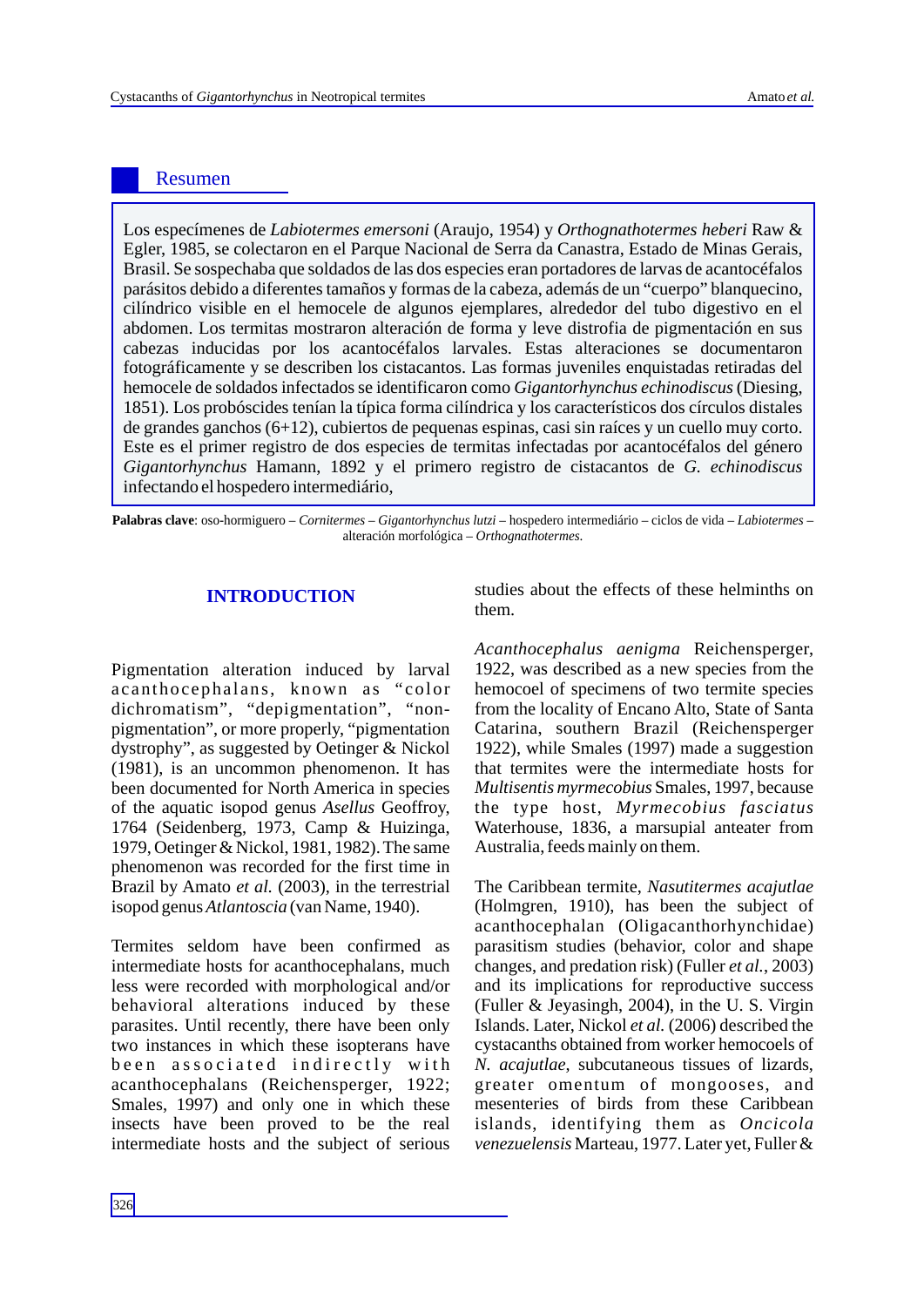Nickol (2011) described mature specimens of *O. venezuelensis* from a road-killed feral house cat found dead in the islands.

Adults of two of the six species of *Gigantorhynchus* Hamann, 1892, considered valid by Yamaguti (1963) and Amin [in Crompton & Nickol (1985)] have been collected by several authors (Table I) from their final hosts in several regions of Brazil: 1. *Gigantorhynchus echinodiscus* (Diesing, 1851) from the giant anteater ('tamanduá-bandeira') *Myrmecophaga tridactyla* Linnaeus, 1758, commonly known in Brazil as: 'iurumi', 'jurumim', 'tamanduá-açú', 'tamanduá-cavalo', 'papa-formigas-gigante', and 'urso-formigueirogigante', and *Tamandua tetradactyla* (Linnaeus, 1766), known as 'tamanduá-mirim'; and 2. *Gigantorhynchus lutzi* Machado Filho, 1941, from the didelphid marsupial *Caluromys philander* Linnaeus, 1758, commonly known in Brazil as 'cuíca' or 'bare-tailed woolly opossum' in the United States (Machado Filho, 1941).

In Brazil, eggs attributed to *G. echinodiscus* have been recorded in coprolites from archaeological sites (Ferreira *et al.*, 1989) and the first notice about the modification of morphology of termite soldiers by acanthocephalans was made by Cancello (1991).

The present paper describes the cystacanths found in the hemocoels of soldiers of *Labiotermes emersoni* (Araujo, 1954) (Figs 1 and 2) and *Orthognathotermes heberi* Raw & Egler, 1985, and documents photographically, the phenomena of shape alteration and pigmentation dystrophy induced by larval acanthocephalans in termites from Parque Nacional da Serra da Canastra (P. N. Serra da Canastra), State of Minas Gerais, Brazil, as intermediate hosts for *G. echinodiscus.*

### **MATERIALAND METHODS RESULTS**

The colony of *L. emersoni* was sampled in an abandoned nest of *Cornitermes cumulans* (Kollar *in* Pohl, 1832) (Figs 1 and 2), while the colony of *O. heberi* was found in a nearby area, in its own nest. All soldier samples from the *Labiotermes* colony were infected by a c a n tho c e phalans, while in the *Orthognathotermes* colony a fewer proportion of the soldiers had a cystacanth. The termite samples were obtained by authorized personnel, following the Brazilian policies and guidelines to be applied to the collection of invertebrates. The infected individuals showed heads with strong shape and size alteration, as well as a whitish abdomen, perceptible to the naked eye. Termites, together with chunks of the nests, were collected at the P. N. Serra da Canastra (-20.249 S, -46.563 W), State of Minas Gerais, Brazil and transported to the Laboratory of Isoptera, Museu de Zoologia, Universidade de São Paulo (MZUSP). Cystacanths were removed from the abdomen of termites and released from their envelopes and kept in distilled water to die and evaginate the proboscis. Immediately, helminths were fixed in A. F. A. (Ethanol, Formalin, Glacial Acetic Acid) and later stained in Delafield´s hematoxylin (Amato & Amato, 2010). Two specimens were processed for Scanning Electron Microscopy (SEM) at the 'Centro de Microscopia Eletrônica (CME) – Universidade Federal do Rio Grande do Sul - UFRGS'. Measurements are in micrometers, unless otherwise indicated; widths were measured at the widest point. Proboscis hooks from the first two circles were measured in full profile, lengths are the straight-line between the tip of the hook to the junction with the root; lateral hook-like spines were measured to the tallest point; ranges are followed by the mean in parentheses. Voucher specimens were deposited in the 'Coleção Helmintológica do Instituto Oswaldo Cruz', Rio de Janeiro, RJ, Brazil (CHIOC Catalog Nº: 37956a-o) and 'Coleção de Invertebrados do Museu de Zoologia' Universidade de São Paulo, SP, Brazil (MZUSP Catalog  $N^{\circ}$  - 21.965).

*Gigantorhynchus echinodiscus*(Diesing, 1851) (Figs 5 - 16) *Cystacanths from termite intermediary host.*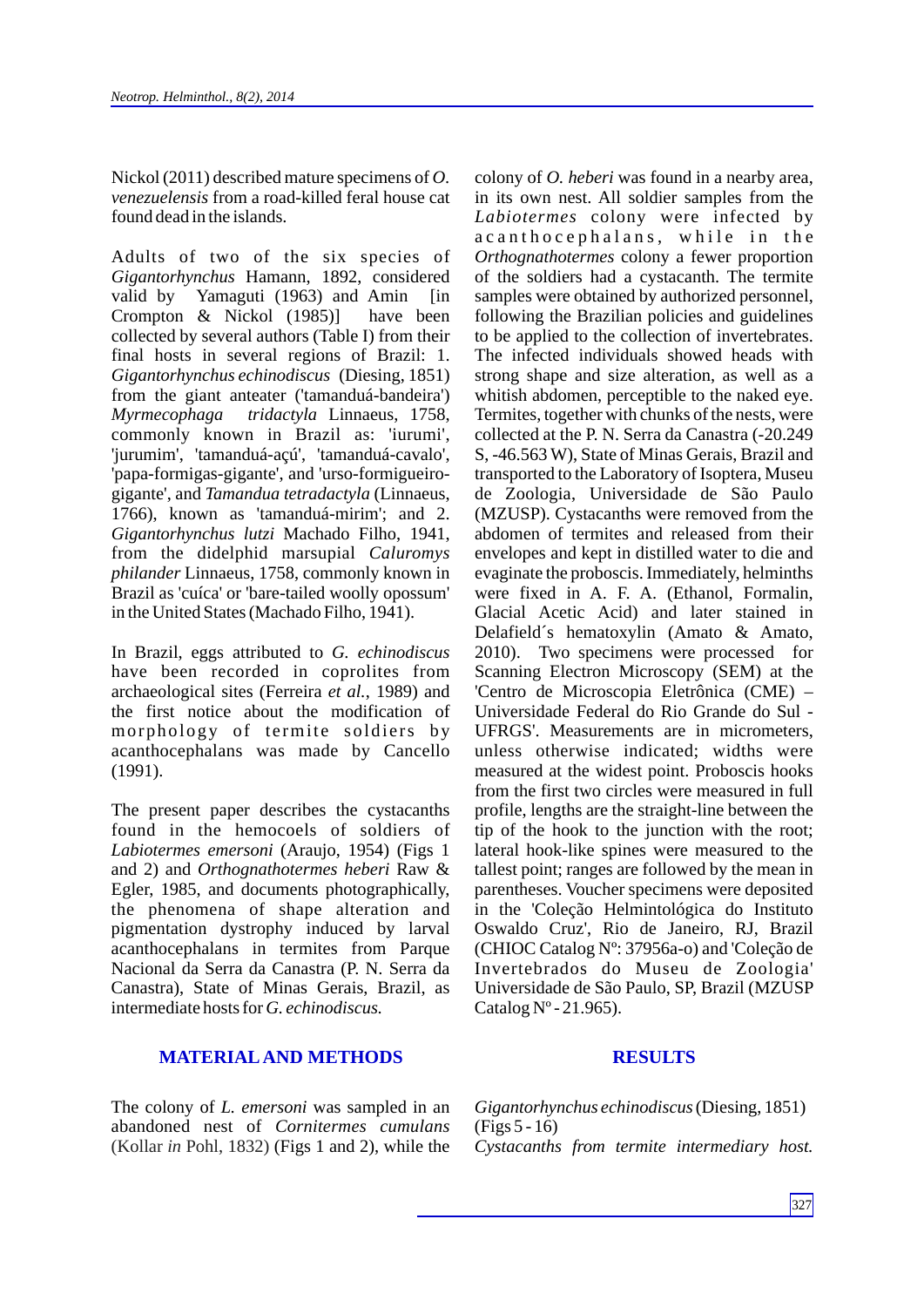Description. Based on 35 specimens (17 males and 18 females) mounted in Canada balsam and 2 specimens mounted on stubs for SEM. Trunk widest at middle of anterior half (Fig. 5), 2.20 mm–2.94 mm (2.58 mm) long by 515–686 (596) wide. Proboscis cylindrical (Figs 5 and 6, and 11), 784–955 (822) long by 368–686 (471) wide; first distal circle of 6 hooks (Figs 7 and 9 arrows), largest, robust, 51–83 (66) long; second distal circle of 12 hooks (Figs 7 and 9 - asterisks), smaller than those in first circular row, 24–39 (36) long, arranged in pairs among the 6 hooks of



**Figures 1-2.** Nests of *Cornitermes cumulans*, re-colonized by *Labiotermes emersoni*. 1. Medium size (stage 2), entire nest, external wall (ew). 2. Vertical section of the nest galleries (g), hive (h), pillars (p), soil (s). **Figures 3-4.** *Orthognathotermes heberi*. 3. uninfected specimen, bar = 1 mm; and 4. infected specimen, with cystacanth of *Gigantorhynchus echinodiscus*  $(arrow - c)$ , bar = 1 mm.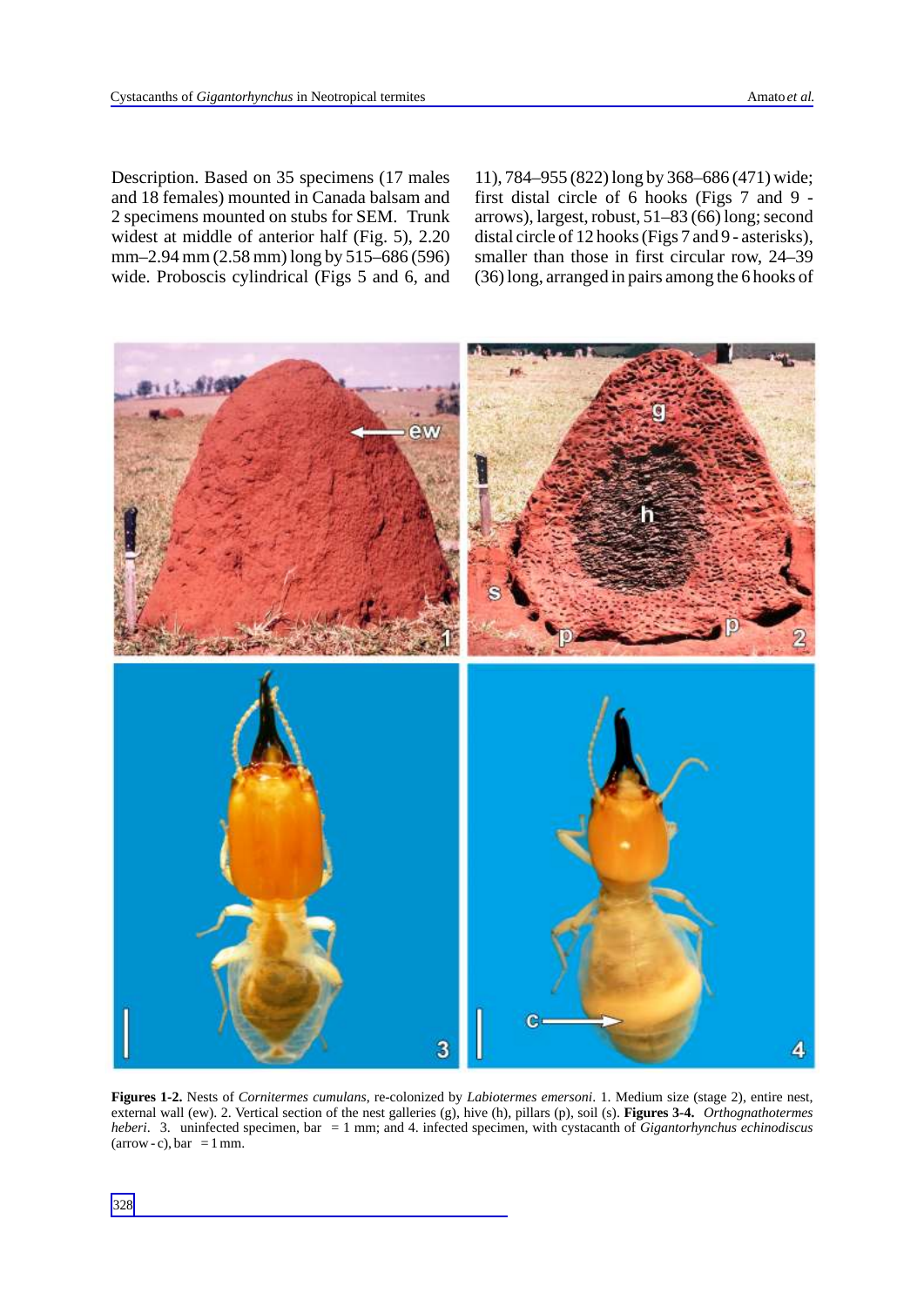the first distal circle, roots appearing bifid from front view (Fig. 14 - br); both rows separated by a slight depression space (Figs 6 and 8 - s) from the 28 longitudinal rows of almost rootless spines, each longitudinal row with 11–13 spines; each spine 24–31 (25) long. Neck quite short (Fig. 6 - n), 45–75 (55) long by 340-460 (401) wide, with two lateral sensory pits (Fig. 11 - sp), 25-45 (34) long by 30-45 (38) wide. Proboscis receptacle divided in two portions (Fig. 11), proximal portion (Fig. 11 - ppr) much longer and narrower than distal portion, 442-602 (514) long, distal portion (Fig. 11 - dpr) wider, 150- 225 (171) long by 265-400 (349) wide, single walled (Fig.  $12$  – swpr). Cerebral ganglion (Figs 11 and 12 - cg), 120-185 (157) long by 50-85 (68) wide, along ventral wall of proboscis receptacle. Lemnisci ribbon-like (Fig. 13 - lem) 0,9mm-3.21mm (1.81mm) long, sometimes looped, sometimes reaching posterior region of trunk, multinucleated; characteristically wider proximally, where developing nuclei are located before moving posteriad as lemnisci grow, this region 0.35mm-1.00mm (0.52mm) long (Fig. 13 - lnp). Reproductive system primordial. Testes 2, same size (Fig. 15), tandem, in posterior portion of trunk, partially superposed, anterior testis (Fig. 15 – at) 165-275 (206) long by 55-165 (106) wide. Developing cement glands 8 (Fig. 15 - cg), each with a single, large central nucleus, juxtaposed to testes. Saefttigen's pouch (Fig. 15 – Sp), 80-158 (113) long; bursa retracted in all male specimens (Fig.  $15 - rb$ ). Uterine bell (Fig. 16 - ub) 49-85 (62) long; uterus (Fig. 16 - u) 182- 253 (220) long; vagina (Fig. 16 - v) surrounded by strong, muscular sphincter (Fig. 16 - vs), 194- 243 (218) long; muscular sphincter 97-105 (98) long. Protonephridia not observed. Genital pore terminal, in males (Fig. 15 - mgp) and in females (Fig. 16 - fgp).



**Figure 5.** *Gigantorhynchus echinodiscus*, unencysted cystacanth, from *Labiotermes emersoni*, bar = 0.5mm.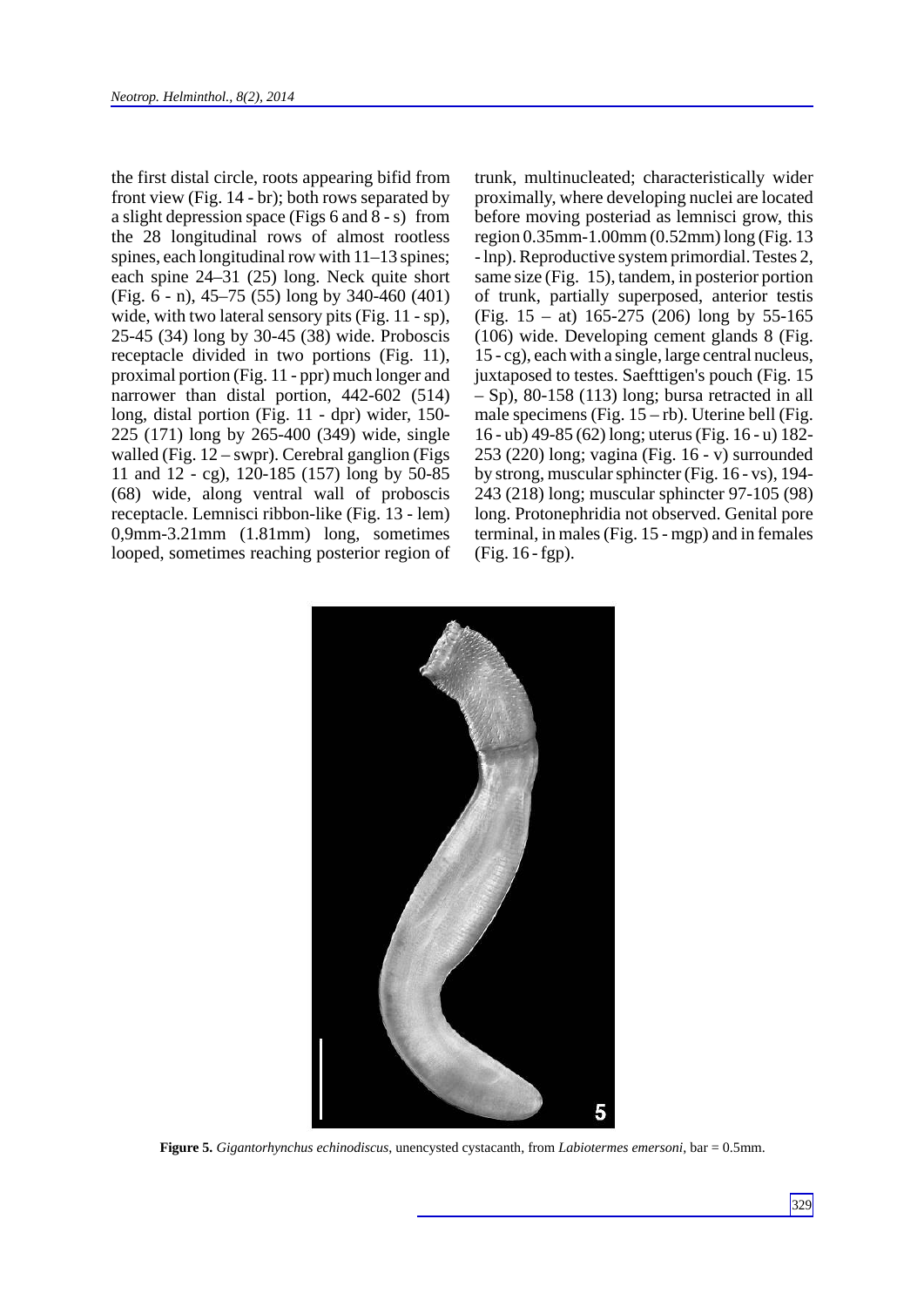Taxonomic summary.

Intermediate host: Brazilian termites, *Labiotermes emersoni* (Araujo, 1954) and *Orthognathotermes heberi* Raw & Egler, 1985. Locality: P.N. Serra da Canastra (-20.249 S, - 46.563 W), State of Minas Gerais, Brazil. Site of infection: hemocoel of soldier termites. Prevalence: *Labiotermes emersoni* – 100% of the soldiers; *Orthognathotermes heberi* – 5-15%

of the soldiers.

Intensity: 1 worm/host.

Specimens deposited: Cystacanths, voucher specimens from *L. emersoni*(CHIOC – 37.956ao); cystacanths, voucher specimens from *L. emersoni*(MZUSP– 21.965).

Specimens examined: Adult specimens of *G. echinodiscus* and *G. lutzi* borrowed from the CHIOC: *G. echinodiscus* – 10.574a, d, e, and f;



**Figures 6-8.** *Gigantorhynchus echinodiscus*, unencysted cystacanth, from *Labiotermes emersoni*, processed for SEM. 6. entire proboscis, neck (n), trunk (t), lateral sensory pit (white arrow – sp), and distal trunk portion (arrow showing the proboscis - trunk limit – ntl), bar = 100 µm; 7. *en face* view of proboscis, first circle of 6 larger hooks (white arrows) and second circle of 12 hooks, smaller and placed, in pairs, between the large hooks of the first circle (asterisks),  $bar = 100 \mu m$ ; 8. lateral view of proboscis showing the space (s) between the first two circles of large hooks and the remainder, almost rootless spines, bar =  $100 \,\mu$ m.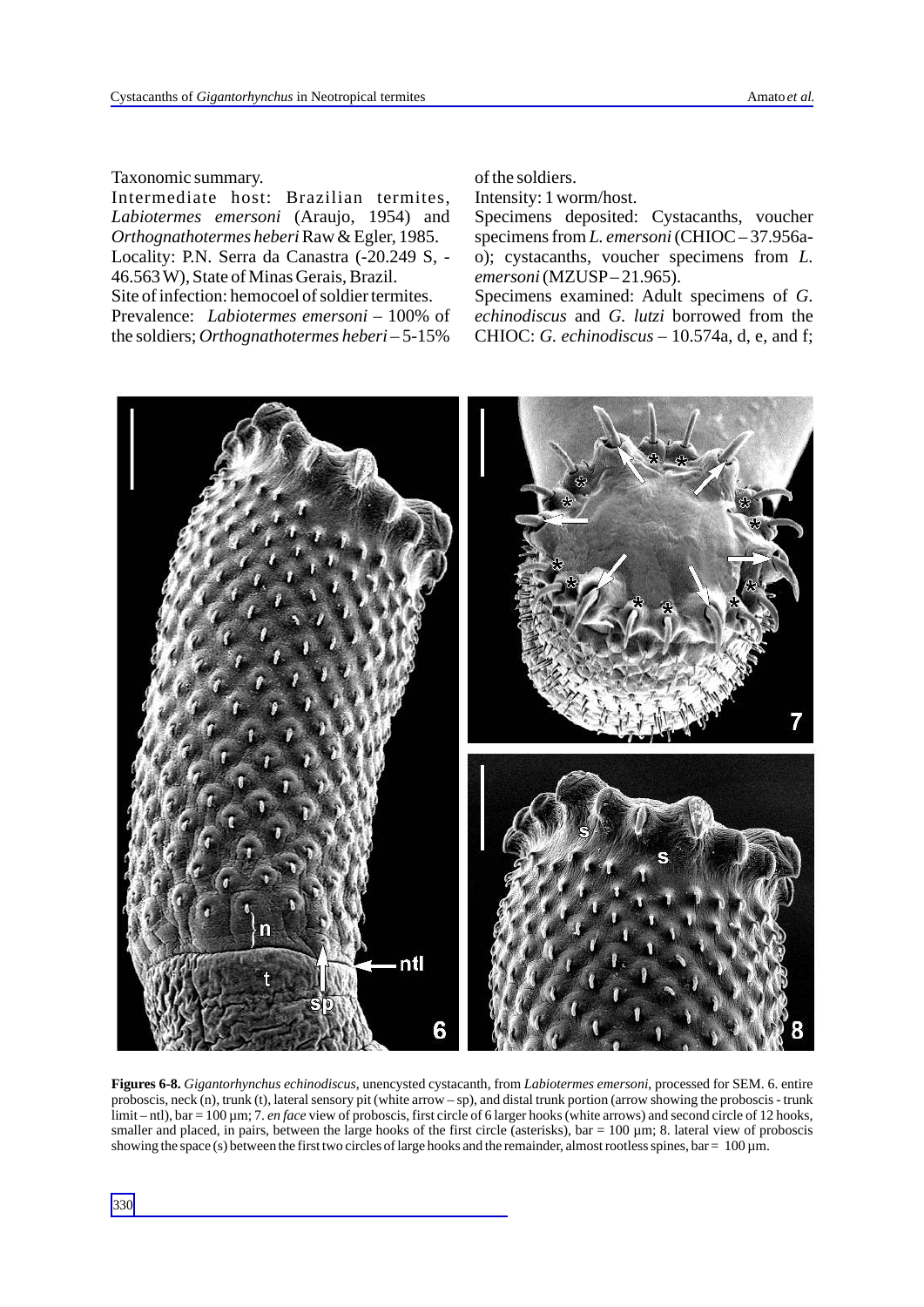

**Figures 9-14.** *Gigantorhynchus echinodiscus*, unencysted cystacanth, from *Labiotermes emersoni*. 9. *en face* view of proboscis, first circle of 6 larger hooks (white arrows) and second circle of 12 hooks, smaller and placed in pairs between the large hooks of the first circle (asterisks), bar =  $50 \mu$ m; 10. lateral view of proboscis, showing almost rootless spines, bar =  $100 \mu$ m; 11. lateral view of entire proboscis, showing the characteristic proboscis receptacle divided into two portions; a distal portion (dpr), a proximal portion (ppr), and the limit between these portions (white arrow). – ptl); the ventral cerebral ganglion (cg), one of the lateral sensorial pit (sp), just anterior to the limit between the trunk and the neck (ptl), bar =  $100 \mu m$ ; 12. the proximal portion of the single wall proboscis receptacle (swpr) and the contiguous, ventral cerebral ganglion (cg), bar =  $50 \mu m$ ; 13. anterior end of trunk, showing the proximal, enlarged, nucleated portion (lnp) of the lemnisci (lem), bar = 200  $\mu$ m; 14. lateral view of apical portion of the proboscis, and the bifid root (br), root (r), and blade of one of the large hooks, bar = 50  $\mu$ m.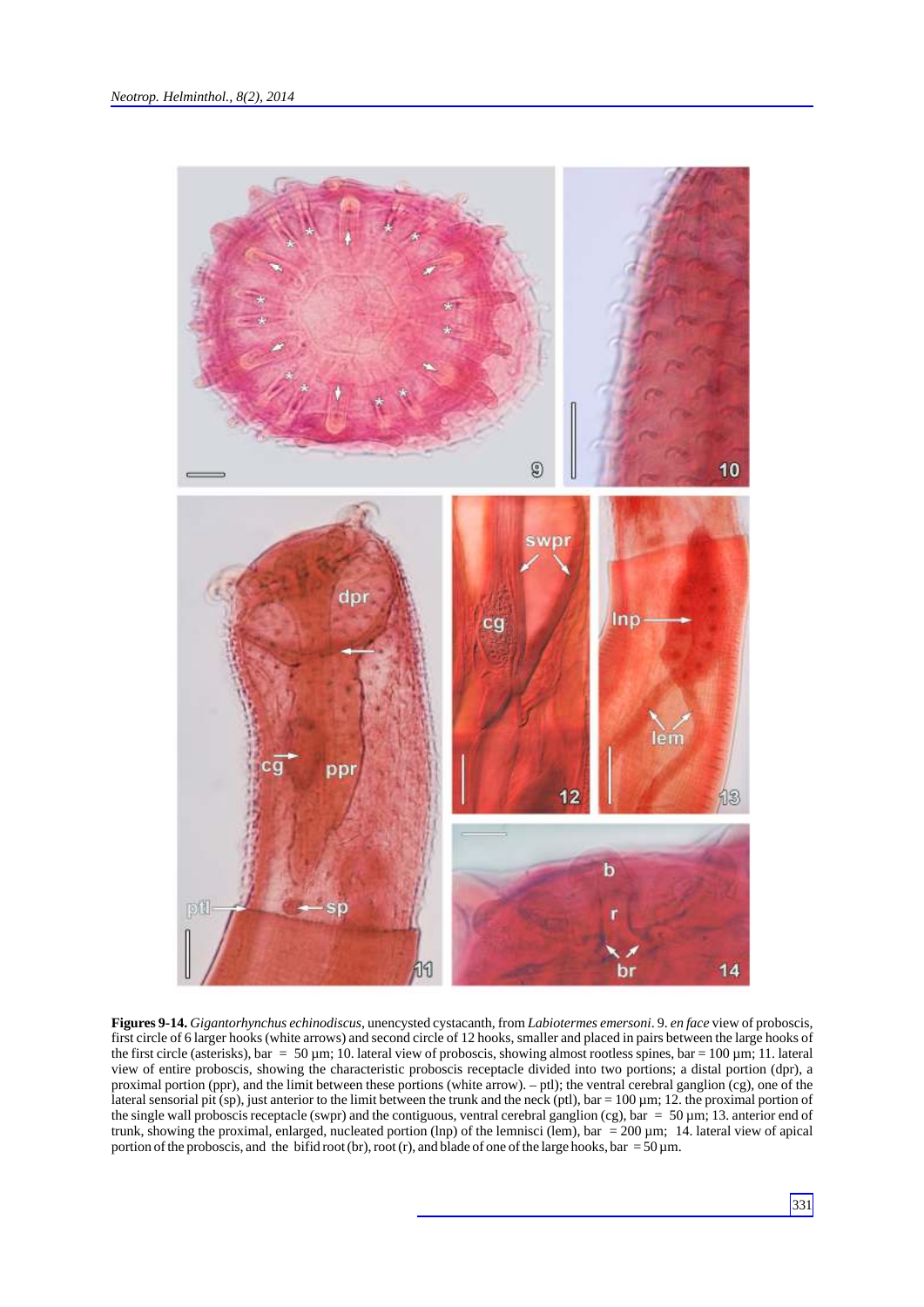*G. lutzi* – 15.408c, e, and f (Table I).

#### Remarks

All Brazilian termites examined showing alterations induced by the acanthocephalan parasites where soldiers, which are always fed by the workers, although workers have not yet been found infected.

When male and female cystacanths are compared it is not possible to detect differences in size or oncotaxy in the proboscis. The lemnisci have a proximal portion wider, showing several nuclei close together (Fig. 13 – lnp). As the lemnisci grow the nuclei move from the proximal portion and get distributed along their length. The testes are always partly superposed and located in the posterior region of the trunk, condition observed in the adult male specimens borrowed from the CHIOC. Due to the fact that anteaters feed directly on termites, it is not surprising that the life cycle of *G. echinodiscus* does not include paratenic hosts.



**Figures 15-16.** *Gigantorhynchus echinodiscus*, unencysted cystacanth, from *Labiotermes emersoni*. 15. posterior portion of the trunk, showing the male reproductive system: anterior testis (at) and posterior testis (pt) of same size, tandem, and partially superposed, as was observed in the male adult specimen examined from the CHIOC (10.574c); the incipient cement glands (cg), the Saefftigen's pouch (Sp), the retracted copulatory bursa (rb), and the terminal, male genital pore (mgp), bar =  $100 \mu m$ ; 16. posterior portion of the trunk showing the female reproductive system: incipient ovarian balls (ob), the uterine bell (ub), the uterus (u), the vagina (v), surrounded by the vaginal sphincter (vs), and terminal, female genital pore (fgp), bar =  $100 \mu$ m.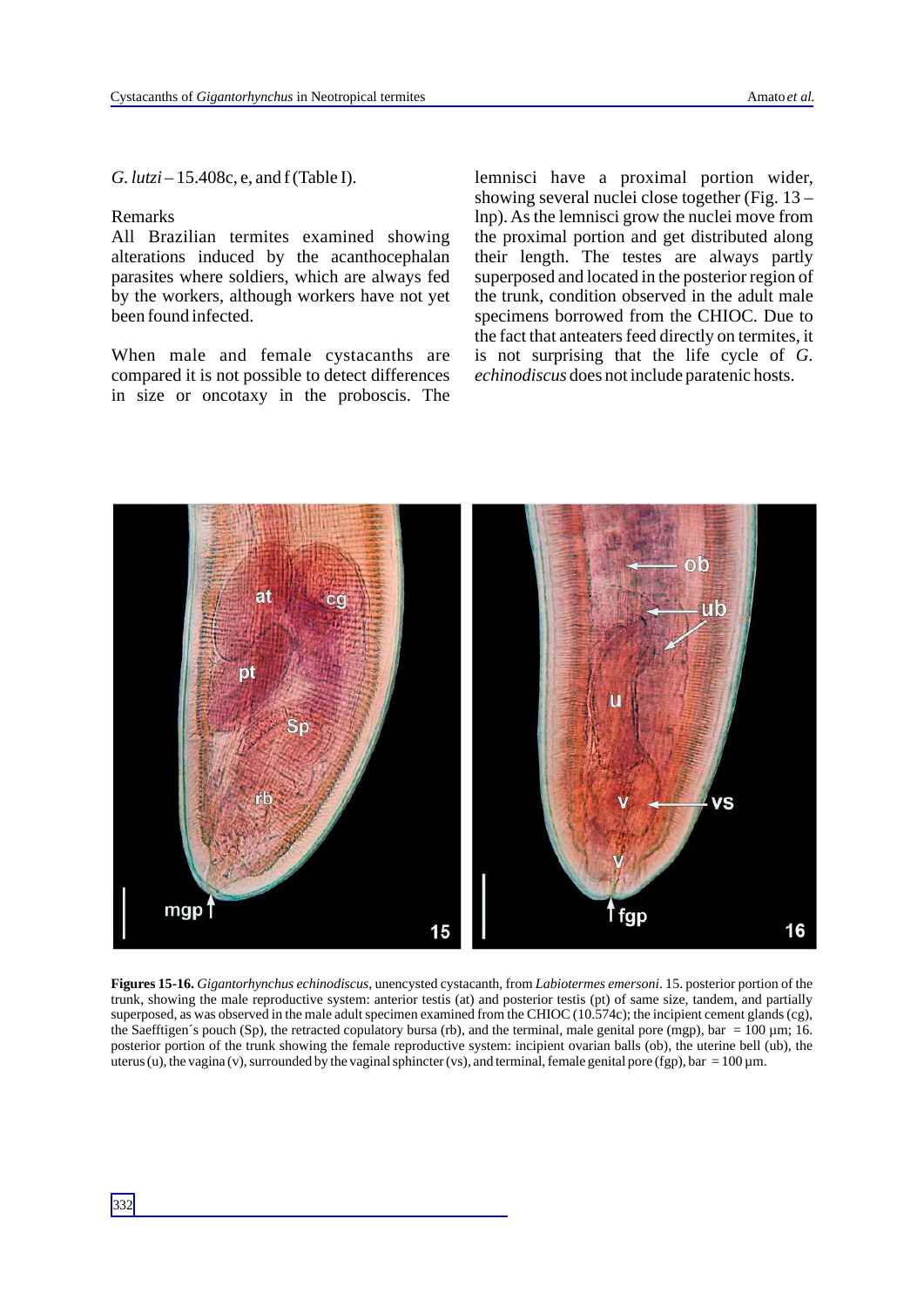| Rio de Janeiro. |                        |                  |                                              |                         |                                                        |               |                       |                     |             |              |
|-----------------|------------------------|------------------|----------------------------------------------|-------------------------|--------------------------------------------------------|---------------|-----------------------|---------------------|-------------|--------------|
| CHIOC<br>ໍ່     | Slide<br>$\frac{1}{2}$ | Specific<br>name | $Host$ <sup>1</sup>                          | Conservation<br>medium  | Provenience <sup>2</sup>                               | Colected<br>δ | Date                  | Determined<br>Σq    | Date        | Observations |
| 308             |                        | echinodiscus     | $\sim$                                       | Glycerin                |                                                        | Ç             | $\tilde{\phantom{0}}$ | $\hat{\phantom{0}}$ |             |              |
| 310             |                        | echinodiscus     | Tamandua                                     | ETOH 70% -              | Angra dos Reis, RJ                                     | L. Travassos  | 01 Nov 1913           | L. Travassos        | 29 Sep 1952 |              |
| 1393            |                        | echinodiscus     | Myrmecophaga<br>tetradactyla                 | Formalin 5%<br>Glycerin | Bacteriologia, SP<br>Instituto de                      | A. Lutz       |                       | L. Travassos        | Feb 1917    |              |
| 1397            |                        | echinodiscus     | Myrmecophaga                                 | Formalin 5%             | Bacteriologia, SP<br>Instituto de                      | O. Dreher     |                       | $\sim$              | $\sim$      |              |
| 1398            |                        | echinodiscus     | Myrmecophaga                                 | Formalin 5%             | Instituto de                                           | A. Lutz       |                       | L. Travassos        | Feb 1917    |              |
| 1400            |                        | echinodiscus     | Myrmecophaga                                 | Formalin 5%             | Bacteriologia, SP<br>Instituto de                      | A. Lutz       |                       | L. Travassos        | $\sim$      |              |
| 1401            |                        | $e$ chinodiscus  | Myrmecophaga<br>sp.                          | Formalin 5%             | Bacteriologia, SP<br>Instituto de                      | A. Lutz       |                       | L. Travassos        | Feb 1917    |              |
| 1402            |                        | echinodiscus     | Myrmecophaga<br>sp.                          | Formalin 5%             | Bacteriologia, SP<br>Instituto de                      | A. Lutz       |                       | L. Travassos        | 01 Feb 1915 |              |
| 1403            |                        | echinodiscus     | Myrmecophaga                                 | Formalin 5%             | Bacteriologia, SP<br>Bacteriologia, SP<br>Instituto de | A. Lutz       |                       | L. Travassos        | Feb 1917    |              |
| 1404            |                        | echinodiscus     | Myrmecophaga                                 | Formalin 5%             | Bacteriologia, SP<br>Instituto de                      | ç.            |                       |                     |             |              |
| 1435            |                        | echinodiscus     | Myrmecophaga<br>tetradactyla                 | ETOH 70%                | Museu Paulista,<br>Franca, SP                          |               |                       | A. Porta            | 22 Mar 1905 |              |
| 1436            |                        | echinodiscus     | Myrmecophaga<br>tetradactyla                 | Canada balsam           | Museu Paulista,<br>Franca, SP                          |               |                       | A. Porta            | 22 Mar 1905 |              |
| 1459            |                        | echinodiscus     | Myrmecophaga                                 | ETOH 70%                | Museu Paulista,<br>Franca, SP                          | O. Dreher     | 23 Dec 1902           | A. Porta            |             |              |
| 1460            |                        | echinodiscus     | Myrmecophaga<br>tetradactyla<br>tetradactyla | Canada balsam           | Museu Paulista,<br>Franca, SP                          | O. Dreher     |                       | $\sim$              |             |              |
| 1464            |                        | echinodiscus     | Myrmecophaga<br>tetradactyla                 | ETOH 70%                | Museu Paulista,<br>Franca, SP                          | O. Dreher     |                       | L. Travassos        |             |              |
| 1525            | $\frac{1}{a}$          | echinodiscus     | tetradactyla<br>Tamandua                     | Canada balsam           | Museu Paulista<br>Franca, SP                           | O. Dreher     | 23 Dec 1902           | A. Porta            |             |              |
| 1526            | $a - c$                | echinodiscus     | etradactyla<br>Tamandua                      | Canada balsam           | Museu Paulista, SP                                     | O. Dreher     | 23 Dec 1902           | A. Porta            |             |              |

*Neotrop. Helminthol., 8(2), 2014*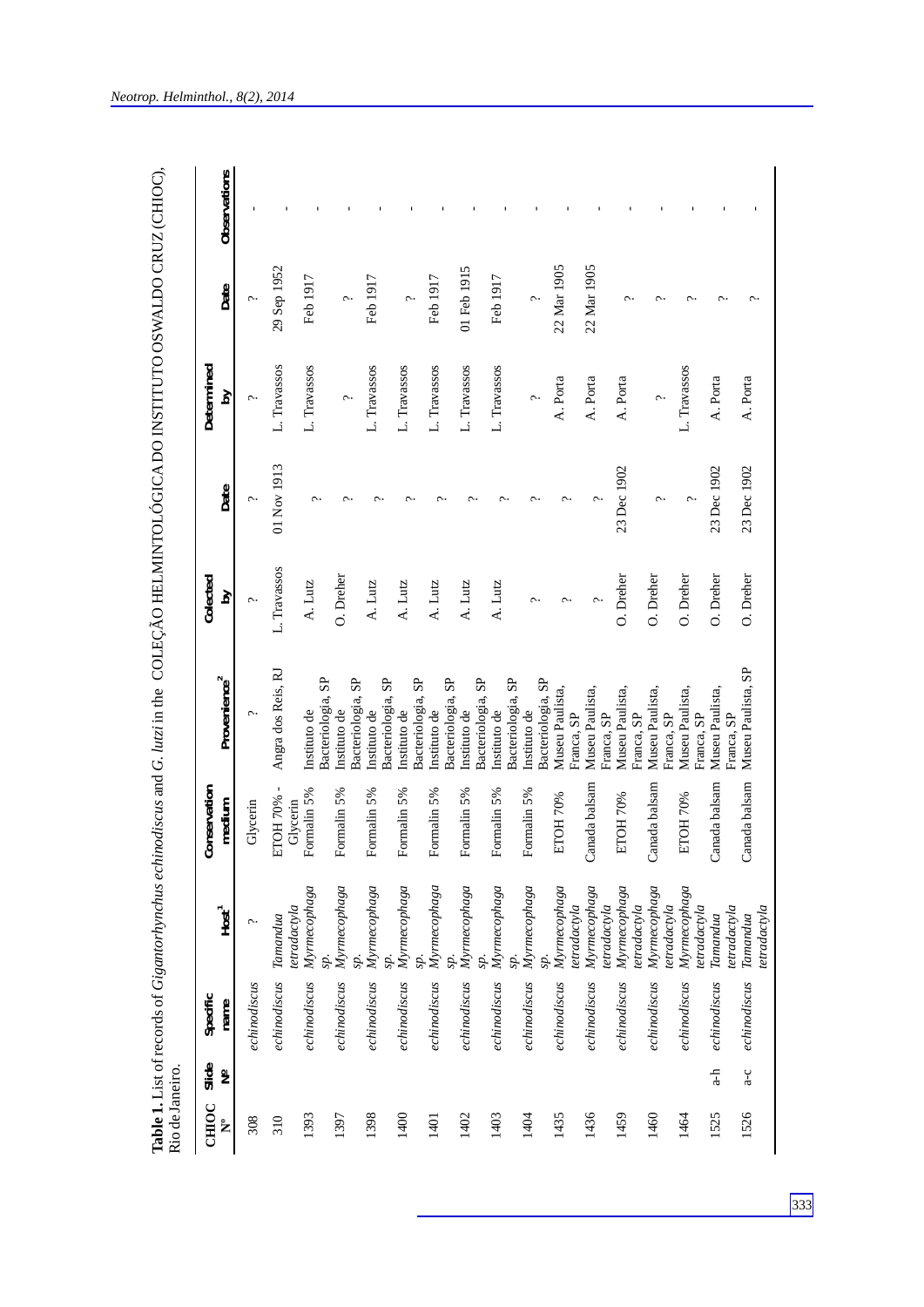| CHIOC<br>້ | Slide<br>ż | Specific<br>name | Host                                      | Conservation<br>medium     | Provenience <sup>2</sup>            | Colected<br>δ                                   | Date        | Determined<br>ð                         | Date        | Observations                 |
|------------|------------|------------------|-------------------------------------------|----------------------------|-------------------------------------|-------------------------------------------------|-------------|-----------------------------------------|-------------|------------------------------|
| 3979       |            | echinodiscus     | Tamandua                                  | Formalin 5%                | São João, MT                        | L. Travassos                                    | 04 Jul 1922 | L. Travassos                            | 01 Nov 1922 |                              |
| 3980       |            | echinodiscus     | tetradactyla<br>Tamandua                  | Formalin 5%                | São João, MT                        | L. Travassos                                    | 04 Jul 1922 | L. Travassos                            | 01 Nov 1922 |                              |
| 6270       |            | echinodiscus     | tetradactyla<br>"Tamandua"                | $\mathbf I$<br>ETOH 70%    | Instituto Pasteur, SP               | A. Carini &                                     | 17 Aug 1915 | L. Travassos                            | 01 Sep 1915 |                              |
| 9190       |            | echinodiscus     | Myrmecophaga<br>tetradactylus"            | ETOH 70%<br>Glycerin       | Instituto Pasteur, SP               | J. Maciel<br>A. Carini                          | 27 Mar 1905 | L. Travassos                            | ç.          |                              |
| 9320       | $d-a$      | echinodiscus     | Ç<br>jubata                               | Canada balsam<br>Glycerin  | $\sim$                              | J. G. de Faria                                  | ç.          | L. Travassos                            | 29 Mar 1905 |                              |
| 9391       | $3-6$      | echinodiscus     | Myrmecophaga                              |                            | Canada balsam Instituto Pasteur, SP | A. Carini                                       | 29 Mar 1905 | L. Travassos                            | 29 Mar 1905 |                              |
| 9749       |            | echinodiscus     | Tamandua<br>jubata                        | Acetic formalin Abaeté, PA |                                     | E. Chagas                                       | 04 Jun 1937 | L. Travassos                            | 01 Aug 1937 |                              |
| 9750       |            | echinodiscus     | tetradactyla<br>Tamandua                  | Acetic formalin Abaeté, PA |                                     | E. Chagas                                       | 04 Jun 1937 | L. Travassos                            | 01 Aug 1937 |                              |
| 9914       |            | echinodiscus     | tetradactyla<br>Tamandua                  | Acetic formalin            | Belém, PA                           | H. Lent                                         | 19 Aug 1936 | J. F.T. Freitas &                       | 1938        |                              |
| 10574      | $a-f$      | echinodiscus     | etradactyla<br>Tamandua                   | Canada balsam              | Belém, PA                           | H. Lent                                         | 19 Aug 1936 | ళ<br>J. F.T. Freitas<br>H. Lent         | 1938        |                              |
| 10587      |            | echinodiscus     | tetradactyla<br>Tamandua                  | Canada balsam              | Belém, PA                           | H. Lent                                         | 19 Aug 1936 | J. F.T. Freitas &<br>H. Lent<br>H. Lent | 1938        |                              |
| 13104      |            | lutzi            | tetradactyla<br>Caluromys<br>$philander3$ |                            | Acetic formalin Aurá, Belém, PA     | G. Jansen                                       | 11 Nov 1940 | D. A. Machado<br>Filho                  | 01 May 1941 | Holotype $\&$<br>Alotype not |
| 13105      |            | lutzi            | Caluronvs<br>philander <sup>3</sup>       |                            | Acetic formalin Aurá, Belém, PA     | G. Jansen                                       | 11 Nov 1940 | D. A. Machado<br>Filho                  | 01 May 1941 | designated<br>Paratypes      |
| 15408      | $a-f$      | lutzi            | Caluronys<br>philander <sup>3</sup>       | Canada balsam              | Aurá, Belém, PA                     | G. Jansen                                       | 11 Nov 1940 | D.A. Machado<br>Filho                   | 01 May 1941 | Paratypes                    |
| 16184      |            | echinodiscus     | tetradactyla<br>Tamandua                  | formalin<br>Acetic         | Salobra, MS                         | L. Travassos &<br>J.F.T. de                     | 29 May 1942 | D. A. Machado<br>Filho                  | 1946        |                              |
| 17541      |            | echinodiscus     | tetradactyla<br>"Tamandua                 | formalin<br>Acetic         | Linhares (Cupido<br>Farm), ES       | L. Travassos, J.<br>F. T. de Freitas<br>Freitas | 02 Mar 1948 | D.A. Machado<br>Filho                   | 01 Mar 1949 |                              |
| 20039      |            | echinodiscus     | tetradactyla"<br>"Tannanda<br>bandeira"   | formalin<br>Acetic         | State of Mato Grosso                | & H. Travassos<br>L. Travassos                  | 29 Sep 1952 | L. Travassos                            | 29 Sep 1952 |                              |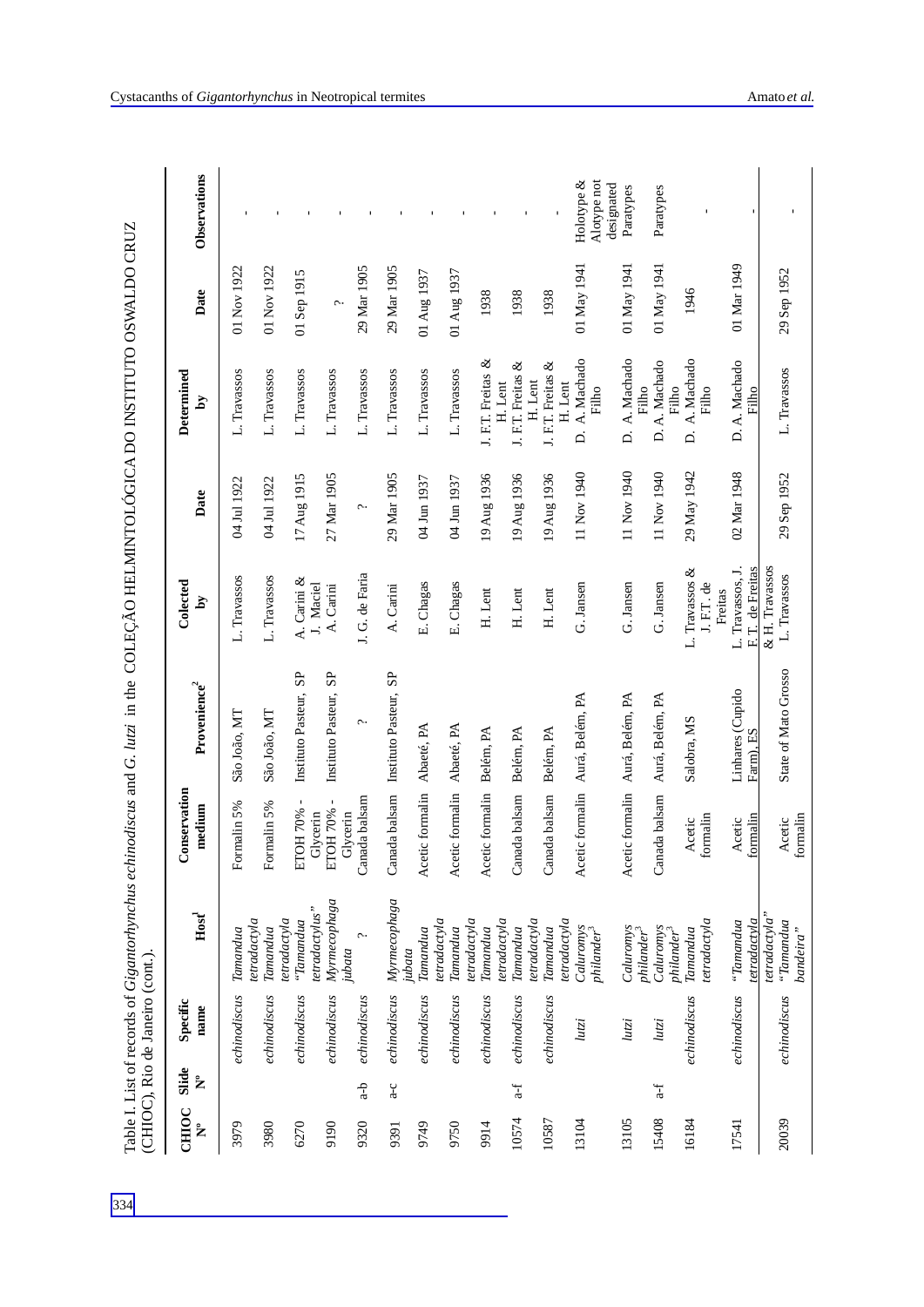#### **DISCUSSION**

The effects induced by acanthocephalans on their intermediate hosts were discussed by various authors and range from increased conspicuousness, either by the larvae acquiring pigmentation or by pigmentation dystrophy of the host, which results from the interference of the acanthocephalan with the metabolic pathway for ommochrome pigmentation in the isopod hosts (Oetinger & Nickol, 1982).

This was not the case in the Caribbean termite, *N. acajutlae*. In the U. S. Virgin Islands Fuller *et al.* (2003), Fuller & Jeyasingh (2004), and Nickol *et al.* (2006) found only workers infected. It is not clear why the workers of the Brazilian species of termites, known to feed the soldiers, do not get infected themselves, as only the workers feed directly on the feces of the final hosts, anteaters and didelphid marsupials, although this behavior has not been observed directly. Another interesting aspect is that in the life cycle of *G. echinodiscus* there are no paratenic hosts involved, as there are in the life cycle *of N. acajutlae* in the Caribbean.

Reichensperger (1922) described *Acanthocephalus aenigma* Reichensperger, 1922, as a new species based on cystacanths from the hemocoel of specimens of two termite species from the locality of Encano Alto, State of Santa Catarina, Southern Brazil. One of them was *Cornitermes cumulans*, the same species that built the nests lately recolonized by *Labiotermes emersoni* (Araujo, 1954) in the P.N. Serra da Canastra (Figs 1 and 2), and found infected by the cystacanths of *G. echinodiscus* reported in the present work. According to Nickol *et al.* (2006) "Nothing further is known about this species, and usually it is considered to be unrecognizable. Meyer (1932) assigned it to *Oligacanthorhynchus* Travassos, 1915, as an appendix. Possession of 30 proboscis hooks instead of 36 distinguishes it from *O. venezuelensis* and suggests that *A. aenigma* properly should be assigned to *Neoncicola* Schmidt, 1972". In the cystacanths' description, Reichensperger (*op. cit*.) mentioned that the testes were located in the mid-trunk, unlike the

position found in the cystacanths described in the present work. So, there is a possibility that the acanthocephalan found as cystacanths in the termites from Santa Catarina, might be yet another species. This confirms that Meyer (*op. cit*.) was correct assigning the species to Oligacanthorhynchidae, as the testes in this family are post equatorial, but not in the posterior region of the trunk.

Specimens of *O. heberi* were originally described showing an unprecedented dimorphism in soldiers (called by the authors "major soldiers" and "minor soldiers", respectively) a case of parasitism by acanthocephalans not perceived by Raw & Egler (1985). In 1991, Cancello published a short note on the presence of acanthocephalan larvae in the hemocoel of termite soldiers [*Cornitermes cumulans*, *Orthognathotermes* sp., and *Paracornitermes*sp. (today *Labiotermes*). Since then, other species of termites have been recorded with the same kind of parasites: *Termes* spp., *Amitermes amifer*, *Embiratermes neotemicus*, and *Spinitermes* sp.]. But, unhappily, because the acanthocephalan larvae found in these species, the true identity of these larvae will have to wait to be determined.

In 2003, one of us (JFRA) received specimens of termites fixed in ethanol from the junior authors (normal and parasitized soldiers of *O. heberi* - Figs 3 and 4 of the present paper). Rocha & Cancello (2009, pg. 8), in the revision of *Orthognathotermes* stated: "The minor soldiers described by Raw & Egler (1985) are individuals infested by an undetermined species of Acanthocephala. The soldier caste is monomorphic, contrary to the original description".

Six species of *Gigantorhynchus* were considered valid by Yamaguti (1963) and Amin (*in* Crompton & Nickol, 1985), two of which were the first to be described to Science and from Brazil: G. echinodiscus found in myrmecophagids and *G. lutzi* found in didelphid marsupials (*Caluromys philander* (Linnaeus, 1758). Besides having different final hosts, the Brazilian species differ by the number of hooks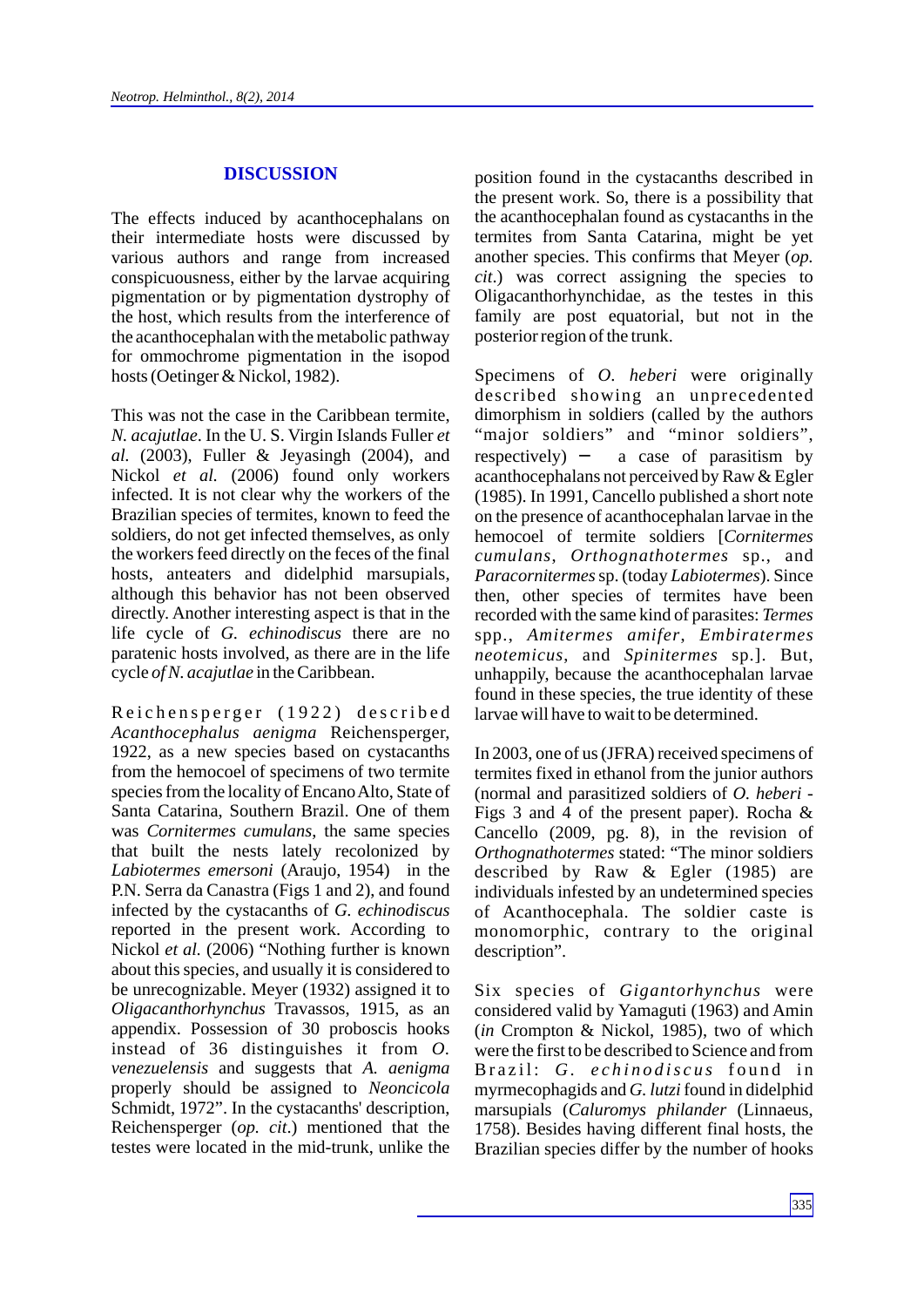present in the first two circles of hooks of the proboscis - *G. echinodiscus* (Figs 6-8) with the formula (6+12) (first circle with six large hooks, intercalated by a second circle of 12, smaller hooks arranged in pairs among the larger hooks of the first circle with roots appearing 'bifid' (Fig. 14) and *G. lutzi* with the formula 6+6 (first circle with six large hooks also intercalated by a second circle of six, slightly smaller, hooks. *Gigantorhynchus ortizi* Sarmiento, 1954, from Peruvian marsupials [*Metachirus nudicaudatus* (Desmarest, 1817) known as 'cuíca-de-quatroolhos'] and for having the same large hook formula (6+6) in the proboscis, is similar to *G. lutzi* (Sarmiento 1954).

*Gigantorhynchus lopezneyrai* Días-Ungría, 1958 and *Gigantorhynchus ungriai* Antonio, 1958 were described from Venezuela, both from myrmecophagids. The former species with the large hook formula (4+8) (hooks in the first and second circle, respectively), appears to be an incorrect observation and needs to be revisited, and the later with the same type of large hook formula (6+12) as is found in *G. echinodiscus*. Even though Días-Ungría (1958) recorded a smaller number of large hooks in the first two circles of the proboscis in *G. lopezneirai* (the author did not show an unquestionable 'en face' drawing of the proboscis). Antonio (1958), did not show good illustrations of the new species, including the proboscis, and did not present an 'en face' drawing of the proboscis, which in this case, for having the same large hook formula as *G. echinodiscus*, would have been of utmost importance. Although the author has pointed out specific differences in the pseudo segmentation of the trunk, he left serious doubts about the validity of this species. The last species to be described for *Gigantorhynchus* was *Gigantorhynchus pesteri* Tadros, 1966, from a Baboon of Rhodesia, Africa. The species described by Tadros (1966) was based only on two immature females which had not evaginated the proboscis. The author reported an unusual large hook formula a single crown of 4 large hooks at the summit of the proboscis. Certainly this species needs to be revisited.

As the present paper is the first to show the

unquestionable structure of the proboscis through SEM images (Figs 6-8), it would be important to look for infected termites in Venezuela, above all, in the ranges occupied by myrmecophagids and/or recover adults from the intestine of 'oso melero' to process for SEM images which could be compared with those of the present paper.

The CHIOC does not hold any cystacanth of any species of *Gigantorhynchus* from any intermediate host. This information has been confirmed by the examination of all 31 records of *G. echinodiscus* from myrmecophagids and 1 record of *G. lutzi* annotated in three index cards (CHIOC Nºs 13.104 and 13.105 in AFA, and 15.408 mounted in Canada balsam), but found on a single host from Aurá, in the greater Belém, State of Pará (Table 1). The oldest record of specimens of *Gigantorhynchus*spp. deposited in the CHIOC is dated of 1902 and the latest has been recorded 1952 (Table 1). Due to the poor condition in which the deposited specimens of *G. lutzi* are, it is very important that new efforts be made to find didelphids infected in Aurá, Belém, PA. New efforts should also be made to find anteaters which are near death, for any reason, or which were recently road-killed to be examined by helminthologists or immediately frozen for a later necropsy by specialists, who could collect and prepare these acanthocephalans following modern and recommended techniques. Only then, the two species known from Brazil could be revisited using quality specimens.

### **ACKNOWLEDGEMENTS**

Special thanks are due to Marcelo Knoff, curator of the CHIOC, Instituto Oswaldo Cruz – FIOCRUZ, Rio de Janeiro, for lending specimens of *G. echinodiscus* and *G. lutzi*, for providing copies of the file cards for the survey data on the deposited specimens of both species of *Gigantorhynchus* presented in Table I, for providing literature, and for accepting voucher specimens of cystacanths from termites to be deposited in the CHIOC; to Philip J. Scholl,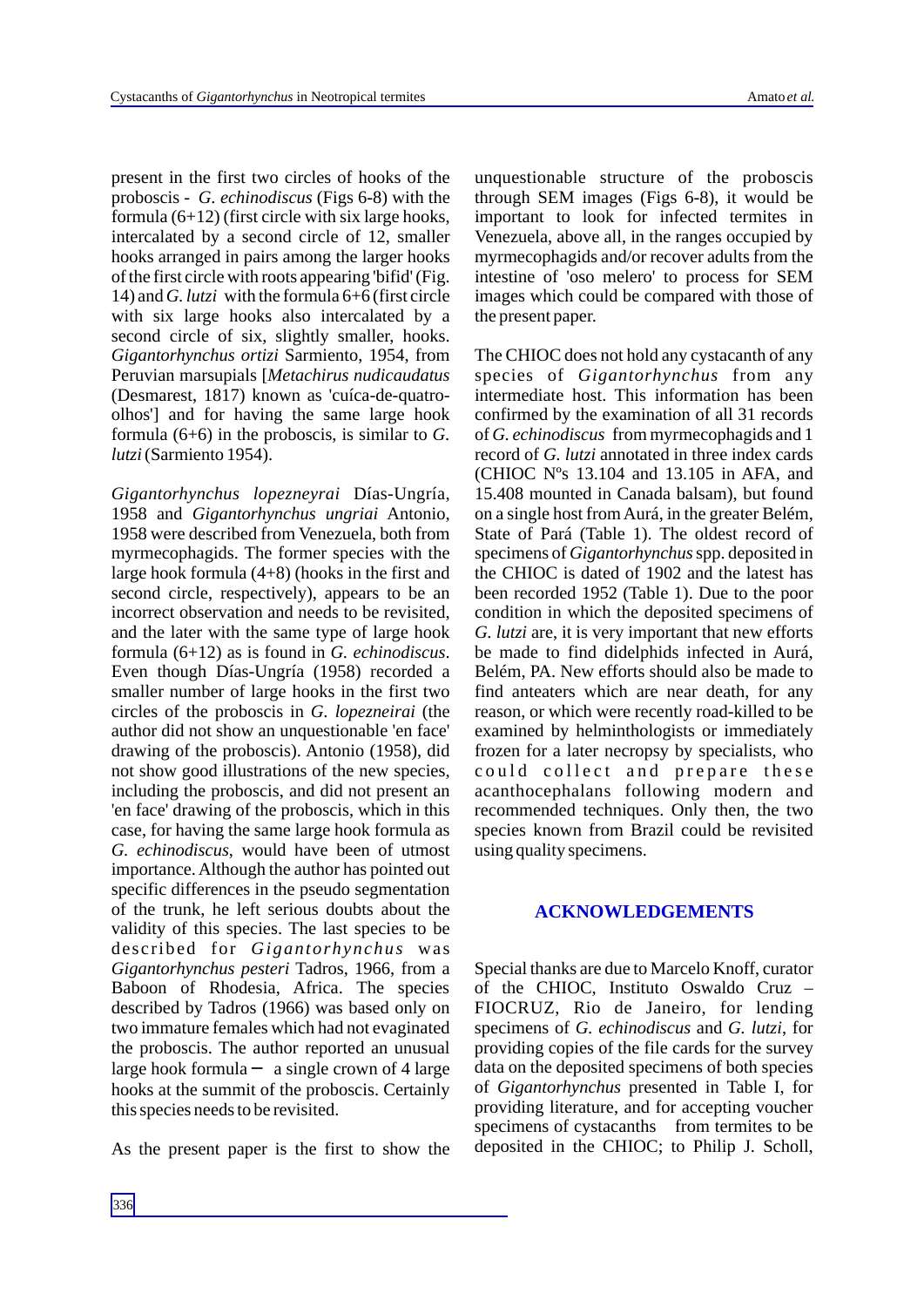Oxford, FL, USA, for critically revising the English version of the manuscript (at request of JFRA); to Moisés Gallas for processing the specimens for SEM; to Suzana B. Amato, and Cláudia C. Marques of UFRGS (for providing literature and kindly reading the manuscript); to Marilia Brasil Sato of Universidade Federal Rural do Rio de Janeiro, also for providing literature; to Christian Bordereau for allowing us cumulans (Figs 1 and 2), to Marta Elena Fabián for kindly translating the Abstract into Spanish. EMC thanks the Grant of National Council for Scientific and Technological Development (CNPq- Proc. 562256/2010-5). MMR and TFC thank the São Paulo Research Foundation (FAPESP) for the postdoctoral research scholarships 2012/00952-9 and 2013/05610-1, respectively. to use the two pictures of the nest of *Cornitermes* 

### **BIBLIOGRAPHIC REFERENCES**

- Amato, JFR & Amato, SB. 2010. *Técnicas para coleta e preparação de helmintos parasitos de aves. In*: Von Matter, S. (Eds.). *Ornitologia e Conservação: Ciência Aplicada, Técnicas de Pesquisa e Levantamento.* Editora Technical Books, Rio de Janeiro, Cap. 16. pp. 369-393. XI+516p.
- Amato, JFR & Amato, SB, Araujo, PB & Quadros, AF. 2003. *First report of pigmentation dystrophy in terrestrial isopods,* Atlantoscia floridana *(van Name) (Isopoda, Oniscidea), induced by larval acanthocephalans.* Revista Brasileira de Zoologia, vol. 20, pp. 711- 716.
- Amin, OM. 1985. *Classification. p. 27-72. In: Crompton, DWT & Nickol, BB (Eds.). Biology of the Acanthocephala. Cambridge, Cambridge University Press, XI+519p.*
- Antonio, H. 1958. *Descripción de una nueva especie del genero* Gigantorhynchus *Hamann, 1892 (Acanthocephala).* Acta Biologica Venezuelica, vol. 2, pp. 291- 298.
- Cancello, EM. 1991. *Modification of the*

*morphology of soldiers parasitized by*  Acanthocephala *larvae.* Isoptera Newsletter, vol. 2, p. 3.

- Camp, JW & Huizinga, HW. 1979. Altered color, *behavior and predation susceptibility of the isopod* Asellus intermedius *infected with* Acanthocephalus dirus*.* Journal of Parasitology, vol. 65, pp. 667-669.
- *Sobre algunos* Díaz-Ungría, C. 1958. *acantocefalos de mamíferos venezolanos.* Revista de Medicina Veterinária y Parasitologia Maracay, vol. 17, pp. 191- 214.
- Chame, M. 1989. Acanthocephalan eggs *in animal coprolites from archaeological sites from Brazil.* Memórias do Instituto Oswaldo Cruz, vol. 84, pp. 201-203. Ferreira, LF, Araújo, A, Confalonieri, U &
- *A c a n t h o c e p h a l a n (Oligacanthorhynchidae) parasitism of the Caribbean termite* Nasutitermes acajutlae*.* Insectes Sociaux, vol. 51, pp. 215–230. Fuller, CA. & Jeyasyngh, PD. 2004.
- Fuller, CA, Rock, P & Philips, T. 2003. Behavior, *color changes, and predation risk induced by acanthocephalan parasitism in the Caribbean termite* Nasutitermes acajutlae*.* Caribbean Journal of Science, vol. 39, pp. 128–135.
- Fuller, CA & Nickol, BB.2011. A description of *mature* Oncicola venezuelensis *( A c a n t h o c e p h a l a , Oligacanthorhynchidae) from a feral house cat in the U. S. Virgin Islands.* Journal of Parasitology, vol. 97, pp. 1099- 1100.
- *Sobre algunos*  Machado Filho, DA. 1941. *acantocéfalos do Estado do Pará.* Revista Brasileira de Biologia, vol. 1, pp. 223- 226.
- Meyer, A. 1932. Acanthocephala. Dr. Bronn's Klassen und Ordnungen des Tierreichs, vol. 4, pp. 1–332.
- *Cystacanths of* Oncicola venezuelensis *( A c a n t h o c e p h a l a , Oligacanthorhynchidae) in Caribbean termites and various paratenic hosts in the U. S. Virgin Islands.* Journal of Nickol, BB, Fuller, CA & Rock, P. 2006.